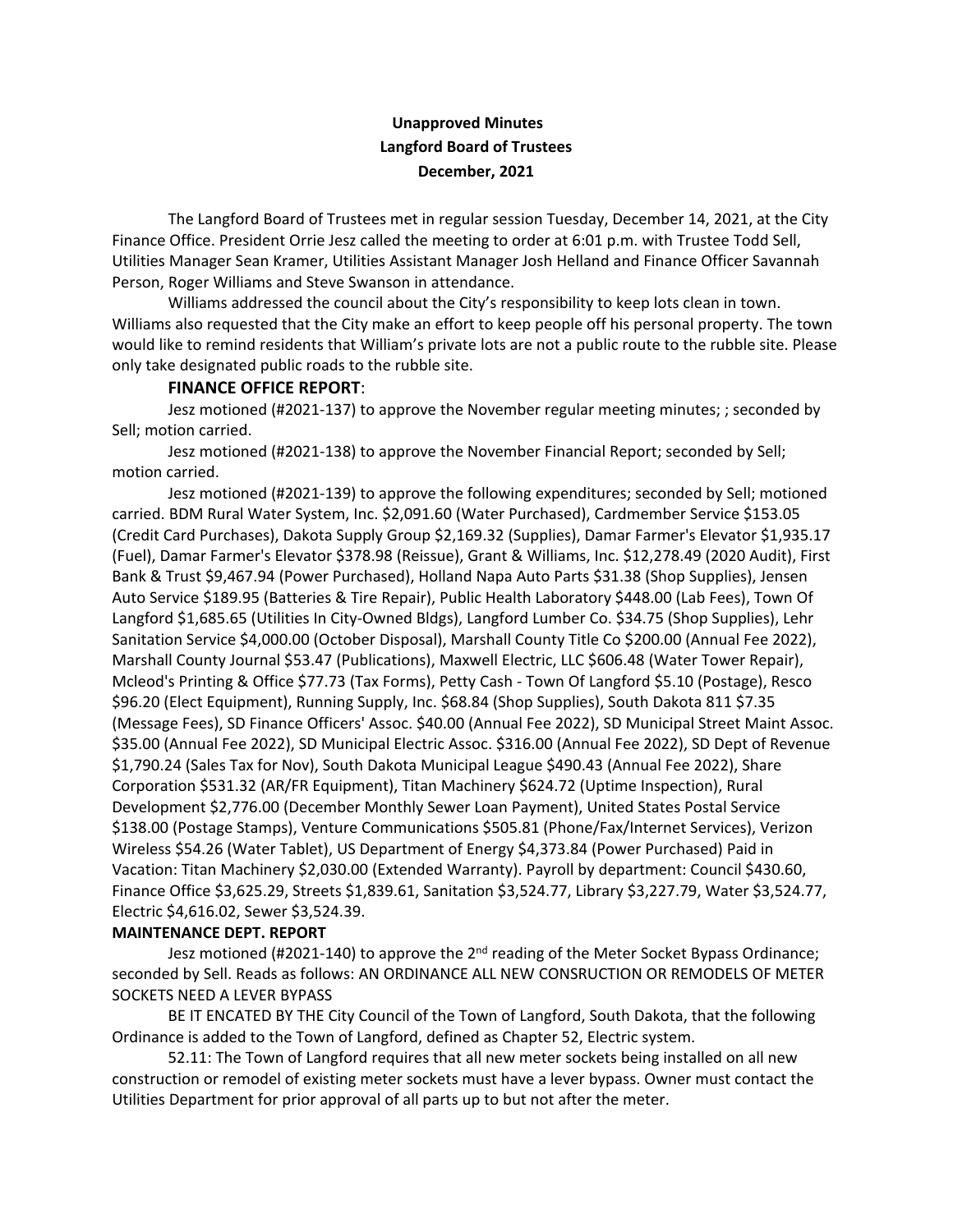Jesz motioned (#2021-141) to approve the 2<sup>nd</sup> reading of the Seal Tag Ordinance; seconded by Sell. Reads as follows: AN ORDINANCE STATING TAMPERING WITH SEALS ON ALL ELECTRICAL CABINETS ACCESSABLE AT OR BEFORE THE POINT OF METERING ON THE LANGFORD MUNICIPAL ELECTRIC DISTRUBITION SYSTEM IS A PUNISHABLE OFFENSE

BE IT ENCATED BY THE City Council of the Town of Langford, South Dakota, that the following Ordinance is added to the Town of Langford, defined as Chapter 52, Electric system.

52.09: Any unauthorized tampering with any tamper tag, seal tag, padlock, or one time use lock found on all meter boxes, transformer cabinets, CT / PT cabinets, and any accessible boxes at or before the point of metering will be liable for all incurred damages to the property owner and the Town of Langford. This is also punishable with a fine per (General Provisions 10.99) found in the Town of Langford Ordinance book.

Jesz motioned (#2021-142) to approve the 1<sup>st</sup> reading of the Point of Demarcation Ordinance; seconded by Sell. Reads as follows: AN ORDINANCE STATING THE POINT OF DEMARCATION OR THE POINT THAT DETERMINES RESPONSIBILITY OF THE PROPERTY OWNER AND THE UTILITY

BE IT ENCATED BY THE City Council of the Town of Langford, South Dakota, that the following Ordinance is added to the Town of Langford, defined as Chapter 52, Electric system.

52.02B: The Town of Langford's Point of Demarcation is 2 feet after the lugs of the transformer or where the customer ties on to the Town's secondary's coming from the transformer. The customer is responsible for anything after the point of demarcation except for the electric meter. The Town of Langford will supply and maintain the meter. The Town of Langford has control over all devices associated to metering but the town will not be in charge of repairs and maintenance of devices associated with metering.

Sell motioned (#2021-143) to approve the Minnesota Municipal Utilities Association training for Sean Kramer and Josh Helland to begin attending in 2022; seconded by Jesz; motioned carried. **NEW BUSINESS**

Sell motioned (#2021-144) to approve the 1<sup>st</sup> reading of Amendment to 2021 Appropriation Ordinance; seconded by Jesz; motioned carried.

Jesz motioned (#2021-145) to approve Resolution 2021-05 Transfer of Contingency Funds; seconded by Sell; motion carried. Reads as follows: BE IT RESOLVED by the Board of Trustees of the Town of Langford that the Finance Officer is hereby directed to transfer \$20,000.00 within the Contingency Fund within the General Fund to the following line items within the General Fund: 414.1 – Attorney \$800.00, 414.2 – Finance Office \$6,200.00, 432.0 – Sanitation \$5,000.00, and 455.0 – Library \$8,000.00.

Jesz motioned (#2021-146) to approve Resolution 2021- 06 Naming New Finance Officer; seconded by Sell; motion carried. Reads as follows: WHEREAS, the Town of Langford has hired Kaitlin Stiegelmeier as Finance Officer effective January 1, 2022, and

WHEREAS, certain business institutions require an acknowledgement by formal action in order to allow Savannah Person to be a signatory on documents for the Town of Langford,

NOW, THEREFORE, BE IT RESOLVED by the Board of Trustees:

That the Board of Trustees formally acknowledges the hiring of Kaitlin Stiegelmeier as Finance Officer for the Town of Langford and allows her to be a signatory on documents required by businesses and organizations doing business with the Town of Langford.

The next special year end session of the Board of Trustees is scheduled for Thursday, December 30th, 2012, at 6:00 p.m. at the Finance office.

The next regular session of the Board of Trustees is scheduled for Tuesday, January 10th, 2022, at 6:00 p.m. at the Finance office.

There being no further business, the meeting adjourned at 9:37 p.m.

ATTEST: Orrie Jesz, Board President; Savannah Person, Finance Officer